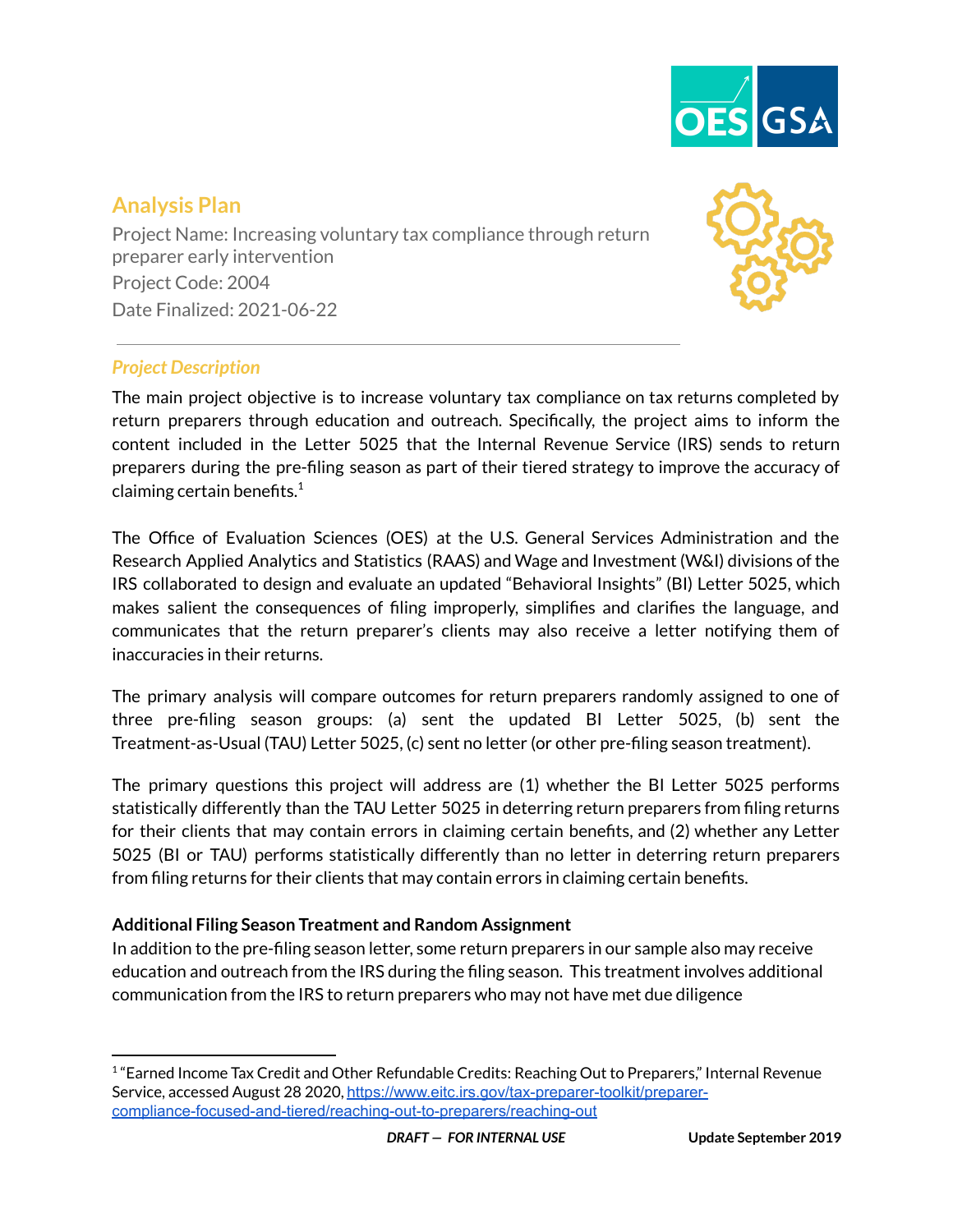requirements on returns and claims for refunds filed for their clients during the 2021 filing season. 2

Because this evaluation is interested in isolating the effects of the pre-filing season letter (Letter 5025), for the purpose of this study, return preparers who had not been exposed to an IRS treatment in approximately the last three filing seasons were withheld from potentially receiving additional outreach during filing season 2021. Thus, to account for the potential filing season treatment, our sample is split into two groups of return preparers, based on their prior exposure to IRS education and outreach:

- 1. **Pre-Filing Season Only (PSO):** Return preparers who have not had exposure to IRS education and outreach (or another tiered treatment).
- 2. **Pre-Filing Season and Potential Filing Season (PS-PFS):** Return preparers who have had exposure to IRS education and outreach (or another tiered treatment).

Because of the differences across these return preparer groups, the primary analysis will separately report results for many of the key outcomes. In Table 1, we summarize the types of return preparers who may receive a filing season treatment.

| <b>Return Preparer Type</b>                                                | <b>Pre-Filing Season</b><br><b>No-Contact Control</b> | <b>Pre-Filing Season</b><br>Letter 5025 (TAU or BI)                        |
|----------------------------------------------------------------------------|-------------------------------------------------------|----------------------------------------------------------------------------|
| <b>Pre-Filing Season Only (PSO)</b>                                        | No additional filing season<br>education and outreach | No additional filing season<br>education and outreach                      |
| <b>Pre-Filing Season and</b><br><b>Potential Filing Season</b><br>(PS-PFS) | No additional filing season<br>education and outreach | May have exposure to additional<br>filing season education and<br>outreach |

**Table 1. Pre-Filing Season and Filing Season Education and Outreach by Return Preparer Type**

PS-PFS return preparers could receive a filing season treatment when they may not have met due diligence requirements on returns and claims for refunds filed for their clients during the filing season. $^3$  That is, their exposure to a filing season treatment is determined based on the returns they file during the 2021 filing season. $^4$ 

In Figure 1, we illustrate the randomization procedure and treatment assignments for the two types of return preparers in our study (PSO and PS-PFS return preparers). Note that random assignment occurred within blocks of return preparers who were similar at baseline.

 $2$  lbd.

 $3$  lbd.

<sup>&</sup>lt;sup>4</sup> Note that a subset of PS-PFS return preparers will receive no additional filing season education and outreach due to pre-random assignment characteristics other than their last exposure to IRS education and outreach.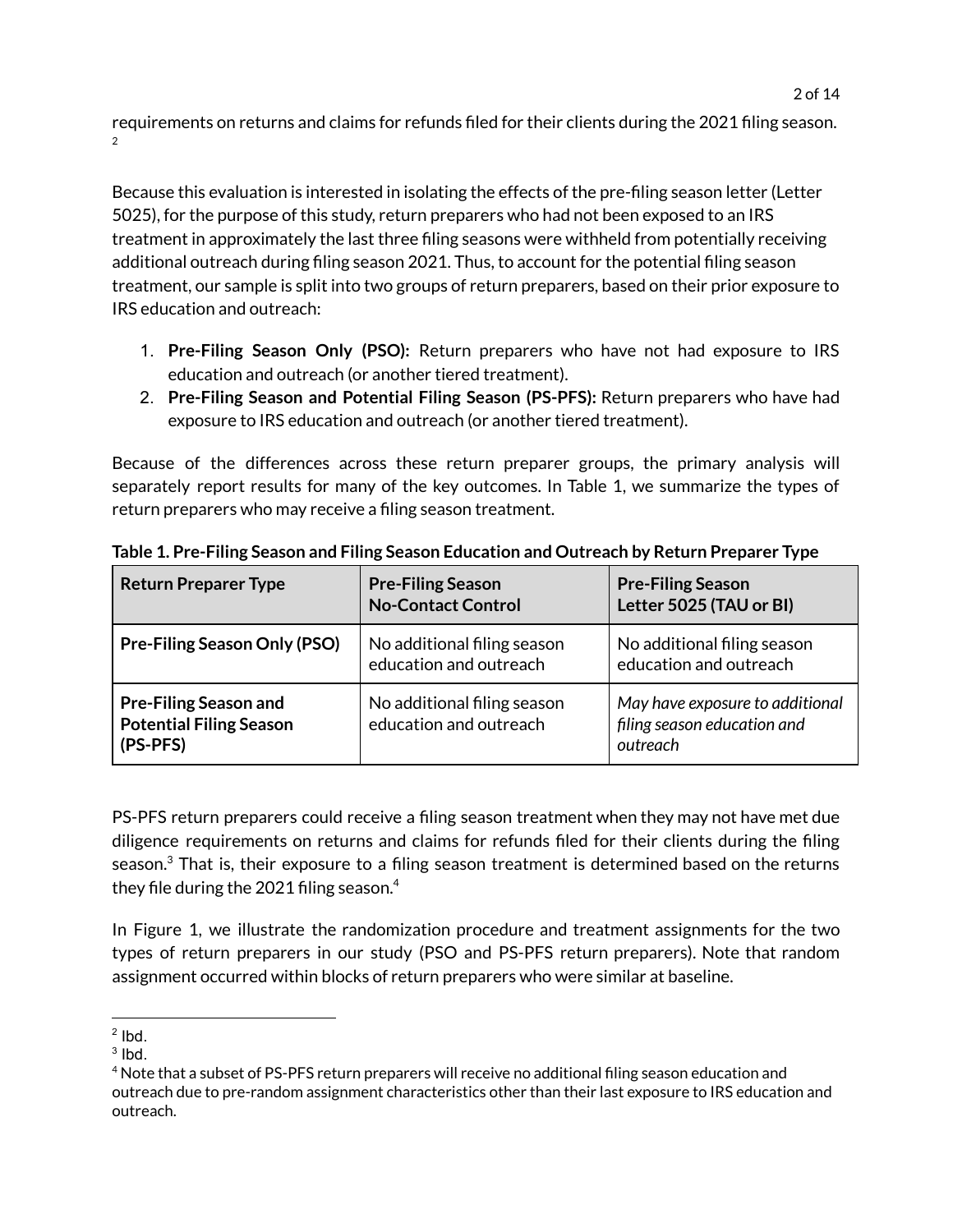#### 3 of 14

#### **Figure 1. Randomization procedure and treatments**



## *Data and Data Structure*

This section describes variables that will be analyzed, as well as changes that will be made to the raw data with respect to data structure and variables.

#### **Data Source(s):**

Our primary data source will be real-time data that the IRS pulls for return preparers and clients on a daily and weekly basis during the filing season. OES will access this source in the form of processed, return-level data that W&I pulls for return preparers and clients (i.e., returns) at the end of the 2021 filing season (summer 2021).

The primary time period(s) that will be used for analysis are returns filed during the 2020 filing season (for pre-treatment covariates and blocking) and returns filed during the 2021 filing season (for outcomes). End-of-filing-season outcomes will be based on data processed as of July 2021. Data for filing season outcomes will have a shorter time horizon. Additionally, data on prior tax years could inform the analysis.

#### **Outcome Variables to Be Analyzed:**

*Primary outcomes*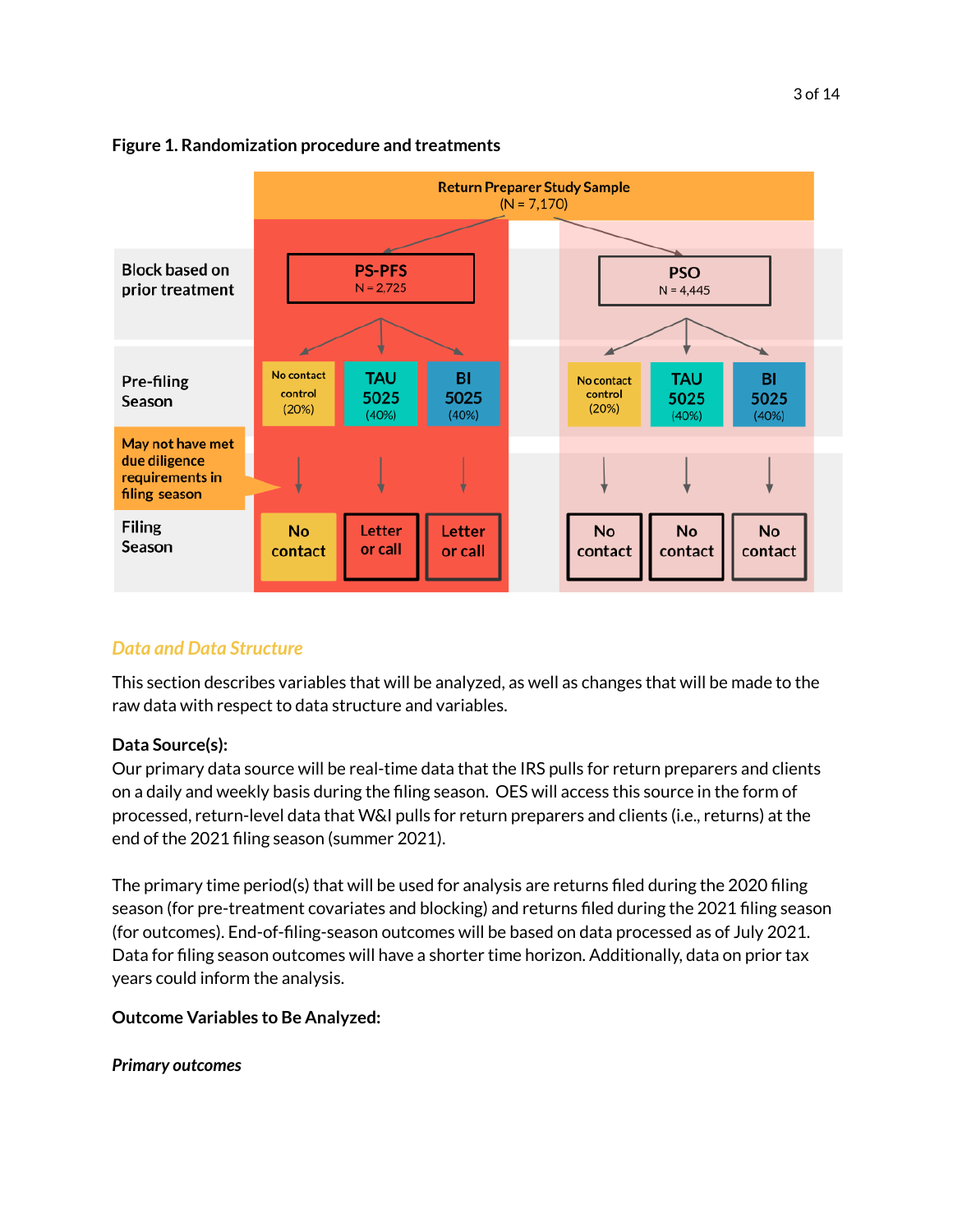For the PSO return preparers, the primary outcome of interest is a measure of the proportion of tax returns that may contain errors when claiming certain benefits that a return preparer claims for their clients during filing season 2021 (primarily TY 20 returns). Specifically, this will be be measured as:

### Number of returns prepared that may contain one or more error when claiming certain benefits Total number of returns prepared

We selected the proportion of returns that may contain errors when claiming certain benefits as a primary outcome because it captures the two key mechanisms that we think may underlie a change in any individual return preparer's behavior: (1) a decrease in the propensity to claim benefits overall (including by leaving the market); and (2) a decrease in the propensity to make errors when claiming certain benefits. We explore each of these underlying outcomes separately as secondary outcomes, as noted below.

We will report this same outcome for the PS-PFS return preparers, who may have received a filing season treatment based on the returns they prepared in filing season 2021. However, for this group it is important to recognize the fact that the BI and TAU Letters 5025 (sent pre-filing season) may affect the likelihood they receive additional education and outreach from the IRS during the filing season. That is, the proportion of returns that may contain errors in claiming certain benefits, which includes returns filed after the filing season treatments, will capture the joint effects of the pre-filing season Letter 5025 as well as the filing season treatment. As a result, we will report this outcome separately for the PS-PFS return preparers, noting that it should be interpreted as a bundled effect.

To facilitate a comparable analysis that isolates the effect of our pre-filing season treatment letters, we will also look at the *maximum* p*roportion of returns that may contain errors in claiming certain benefits observed over the course of the filing season*, *capped at the lowest point in which additional education and outreach during the filing season may have occurred among return preparersin our study sample.* This approach allows us to still use the proportion as an outcome measure without observing the differential effects for return preparers who may or may not receive additional outreach during the filing season. In other words, this approach skirts the endogeneity concerns discussed above. We will pool results across PSO and PS-PFS return preparers for this outcome.

Finally, we will look at the sum of erroneous dollars claiming certain benefits aggregated across the returns a return preparer files for their clients during the 2021 filing season. We will use this to calculate *protected revenue*, which captures the monetary savings from sending the Letter 5025 to return preparers. We will also look at refund amounts aggregated across the returns a return preparer files for their clients during the 2021 filing season. We will measure both outcomes separately for PS-PFS and PSO return preparers.

In sum, primary outcomes for this analysis include the following: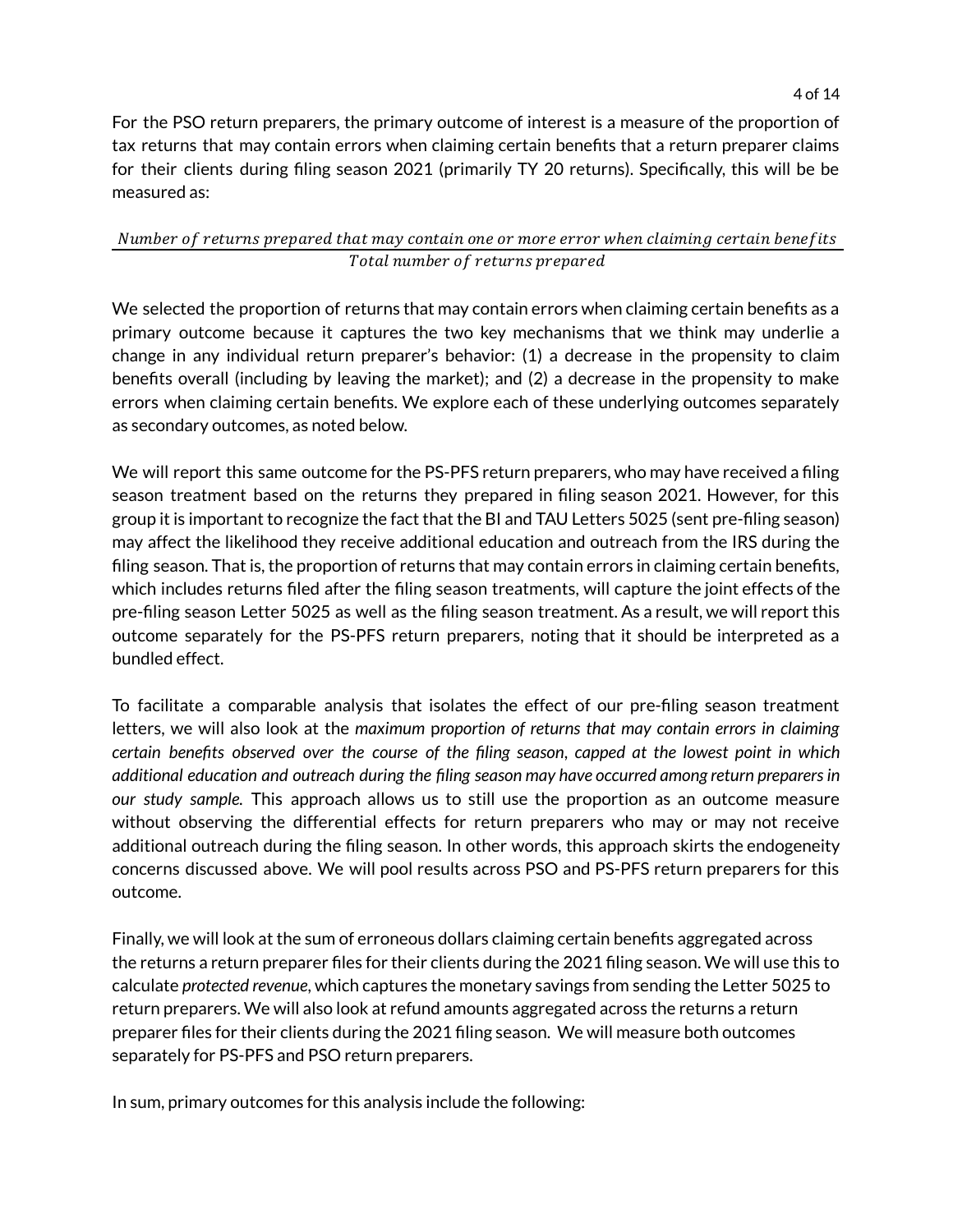- **1. Proportion of tax returns that may contain one or more errors in claiming certain benefits** that a return preparer claims for their clients during the 2021 filing season. For the purposes of this study, we will examine benefits that include: the earned income tax credit (EITC), child tax credit/additional child tax credit/credit for other dependents (CTC/ACTC/ODC), American opportunity tax credit (AOTC) and head of household (HOH) filing status.<sup>5</sup> We will report separate outcomes for PSO and PS-PFS return preparers given that any effects for the PS-PFS return preparers should be considered bundled treatment effects, as described above.
- **2. Capped proportion of returns that may contain errors when claiming certain benefits:** The maximum value across the filing season will be capped at the lowest point at which education and outreach during the filing season may have occurred among return preparers in our study sample. This measure will be captured only after the return preparer has filed a predetermined number of returns overall, or a predetermined number of returns with errors. Results will be pooled across return preparer types (PSO and PS-PFS).
- **3. Sum of erroneous dollars claiming certain benefits.** We will report separate outcomes for PSO and PS-PFS return preparers given that any effects for the PS-PFS preparers should be considered bundled treatment effects, as described above.
- **4. Refund amount:** We will report separate outcomes for PSO and PS-PFS return preparers given that any effects for the PS-PFS preparers should be considered bundled treatment effects, as described above.

## *Secondary outcomes*

We plan to report on the following secondary outcomes at the return preparer level. All outcomes will be considered only for the PSO return preparers, for whom we are able to cleanly isolate pre-filing season treatment effects. And as with the primary outcomes, all secondary outcomes will apply to returns a return preparer filed for clients during the 2021 filing season, primarily TY 20 returns.

- Number of returns prepared;
- Number of returns prepared that may contain errors when claiming certain benefits;
- Proportion of returns claiming certain benefits that may contain errors when claiming these benefits; and
- The number of return preparers working in filing season 2021.

## *Definition of Outcomes*

## Primary and secondary

<sup>5</sup> <https://www.eitc.irs.gov/tax-preparer-toolkit/preparer-compliance-focused-and-tiered/compliance>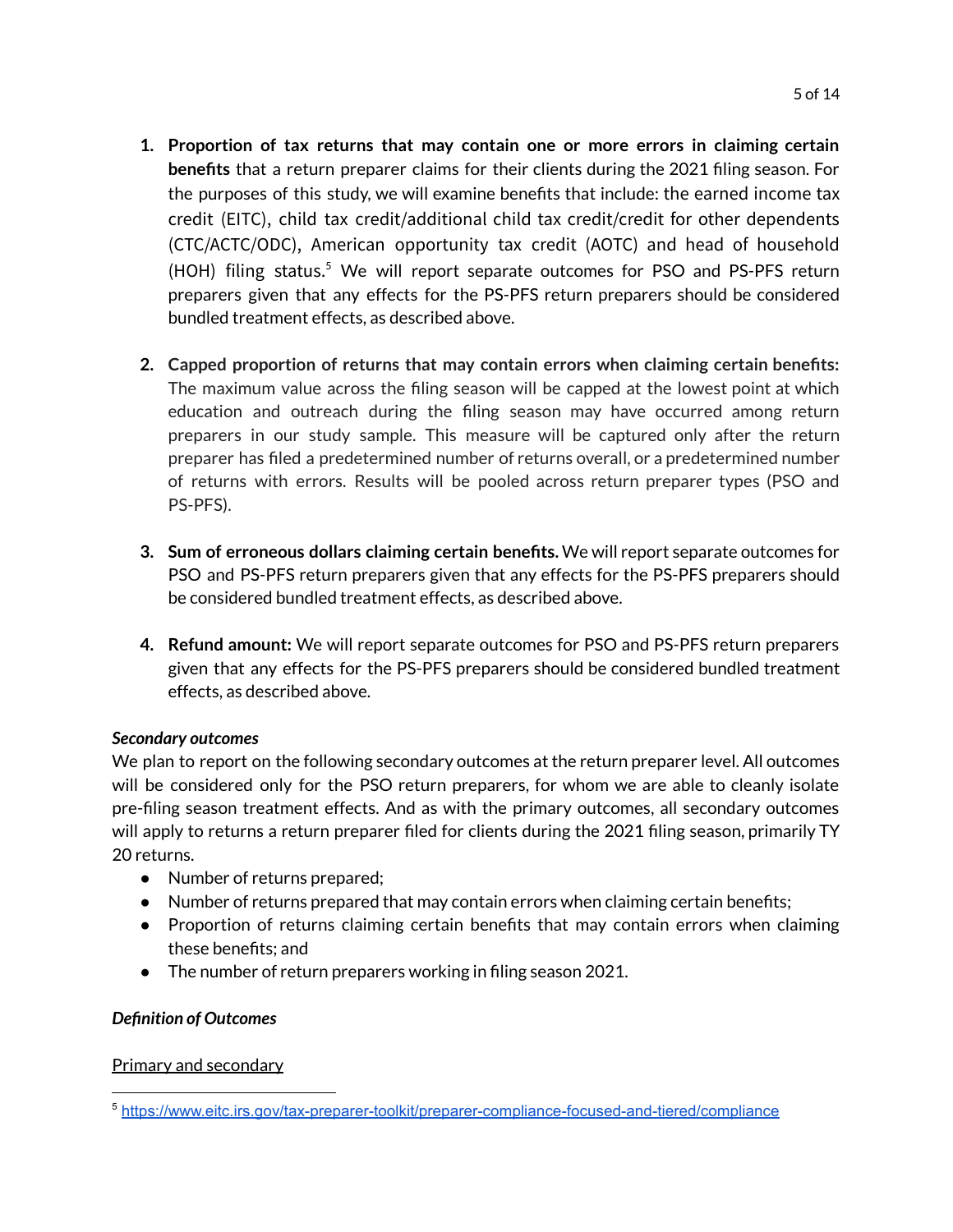Importantly, all primary and secondary outcomes will be captured among returns for clients that a return preparer filed during the 2021 filing season. Exploratory analyses will additionally look at some outcomes during the 2021 filing season for the clients who used the return preparers in our sample during the 2020 filing season. This is further discussed below in the Exploratory Analysis section.

## **1. Proportion oftax returns that may contain errors when claiming certain benefits:**

## Number of returns prepared that may contain one or more error when claiming certain benefits Total number of returns prepared

,

where, for the purpose of this study, certain benefits include: the earned income tax credit (EITC), child tax credit/additional child tax credit/credit for other dependents (CTC/ACTC/ODC), American opportunity tax credit (AOTC) and head of household (HOH) filing status.

**2. Capped proportion of returns that may contain errors when claiming certain benefits:** The maximum value across the filing season will be capped at the lowest threshold at which education and outreach during the filing season may have occurred among return preparers in our study sample. This measure will be captured only after the return preparer has filed a predetermined number of returns overall, or a predetermined number of returns with errors. Results will be pooled across return preparer types.

For the purposes of this study, this value is then winsorized at the lowest proportion of errors for which a return preparer in our sample was exposed to a filing season treatment. Finally, this outcome will be transformed such that it reflects the proportion of errors as a percent of this cap; for instance, if the return preparer hit the cap this outcome would take on a value of 1, and if the return preparer's proportion of errors was 50% of the cap, this outcome would take on a value of 0.5.

- **3. Sum of erroneous dollars:** this is a numeric variable that equals the numeric value for the sum of erroneous dollars that may have been claimed for certain benefits aggregated across the return preparer's returns filed for their clients.
- **4. Refund amount:** A numeric refund amount aggregated across the return preparer's returns filed for their clients.
- **5. Number of returns prepared:** Count of total number of returns a return preparer filed for their clients.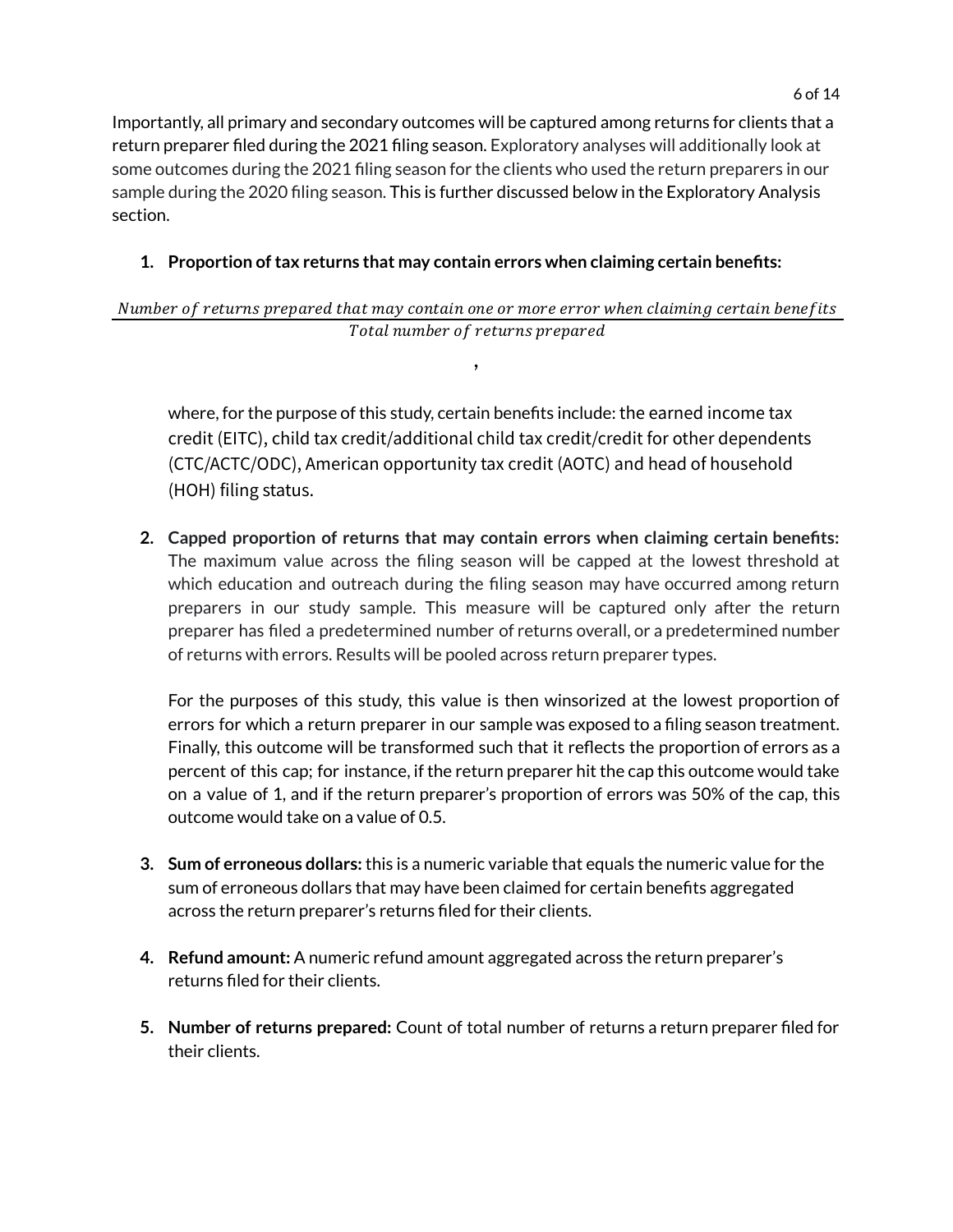- **6. Number of returns prepared claiming one or more benefits:** Count of the total number of returns a return preparer filed claiming at least one benefit.
- **7. Proportion of returns that claim certain benefits, which may contain errors in claiming these benefits:**

Number of returns prepared that may contain one or more error when claiming certain benefits Total number of returns prepared that claim one or more of these benefits

**8. The number of return preparers still working in filing season 2021:** The variable is equal to one if the return preparer files a predetermined number of returns and zero otherwise.

### **Exploratory**

- **Whether the return preparer would have been exposed to additional education and outreach during the filing season:** A binary variable equal to one if the capped proportion of return measure equals 1 and zero otherwise.
- **Refund amountfor clients from the 2020 filing season:** Defined above.
- **Number of returns prepared for clients from the 2020 filing season:** Defined above.
- **Number of returns prepared claiming one or more benefits for clients from the 2020 filing season:** Defined above.
- **Change in claiming errors between returns filed in 2020 and returns filed in 2021**: Number of returns that may contain at least one error in claiming certain benefits filed during filing season 2020 minus the number of returns that may contain at least one error in claiming certain benefits filed during filing season 2021.
- **Incidence of different types of errors:** A count of the number of returns that may contain errors in claiming: (i) all benefits relevant to the letter, (ii) EITC, (iii) ACTC/CTC/ODC, and (iv) AOTC.
- **Use of refund-anticipation products:** A binary variable equal to one if the return preparer's clients used refund-anticipation products (if these data are available).
- Self-File: Proportion of clients from the 2020 filing season who filed their tax returns themselves during the 2021 filing season.
- **Did Not File:** Proportion of clients who did not file their tax returns during the 2021 filing season but did file their tax returns during the 2020 filing season.
- **● Change in erroneous dollars between returns filed in 2020 and returns filed in 2021:** Sum of the value of erroneous dollars in filing season 2020 minus the value in filing season 2021. (This outcome will be calculated in a manner consistent with prior IRS reporting for measuring protected revenue.)
- **● Change in refund amount between returns filed in 2020 and returns filed in 2021:** The total refund amount in filing season 2020 minus the value in filing season 2021. (This outcome will be calculated in a manner consistent with prior IRS reporting for measuring protected revenue.)

#### **Transformations of Variables:**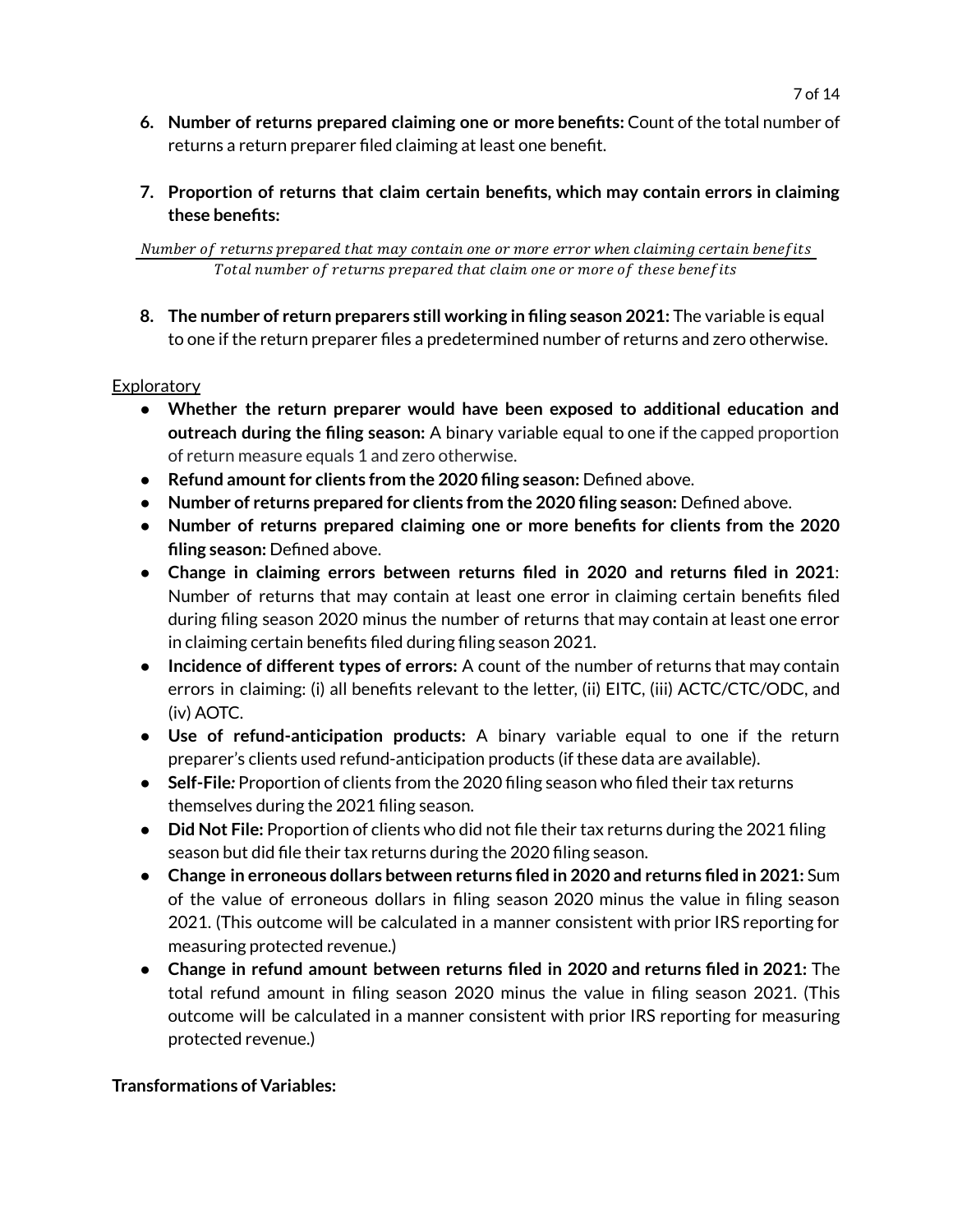### **Imported Variables:** N/A

## **Transformations of Data Structure:**

Many outcomes are based on data at the level of individual returns. For these we will aggregate return-level data up to the return preparer level. This process will be performed for returns associated with two sets of clients:

- **1. Clients from the 2020 filing season:** One version of return-preparer-level outcomes will be constructed based on the pool of clients a given return preparer served during the 2020 (pre-treatment) filing season.
- **2. Clients from the 2021 filing season:** A second version of return-preparer-level outcomes will be constructed based on the pool of clients a given return preparer served during the 2021 (post-treatment) filing season.

In all, there will be one observation for each client pool per return preparer. The outcomes to which this exercise will be applied are further described in the "Outcomes" section above.

## **Data Exclusion:**

For the purposes of this study, return preparers with few clients during the 2020 filing season were excluded from the sample at the point of random assignment. We will also follow the typical IRS exclusion criteria for outliers.

## **Treatment of Missing Data:**

Return preparers with no returns, or no returns that may contain errors in claiming certain benefits specifically, will not be excluded—they will show up as "zeros" for our outcome measures.

Clients who filed during the 2020 filing season but not during the 2021 filing season, as well as clients who file but claim no benefits relevant to this study, will be recorded as having no errors in claiming certain benefits during the 2021 filing season. Note that this is only relevant for the exploratory analyses described above.

When couples who filed a joint return the 2020 filing season file separately in 2021 filing season, we will assign both filing season 2021 returns to the return preparer from the 2020 filing season, but will weight their outcomes at 50%. When couples who filed separately in the 2020 filing season file a joint return in the 2021 filing season, the return may be included up to twice in our regressions, once for each return preparer the individuals went to in filing season 2020.

For the purposes of this study, our analysis will rely on data processed by the end of July 2021 for end-of-filing season outcomes, when we expect the majority of returns to be fully processed. Until

N/A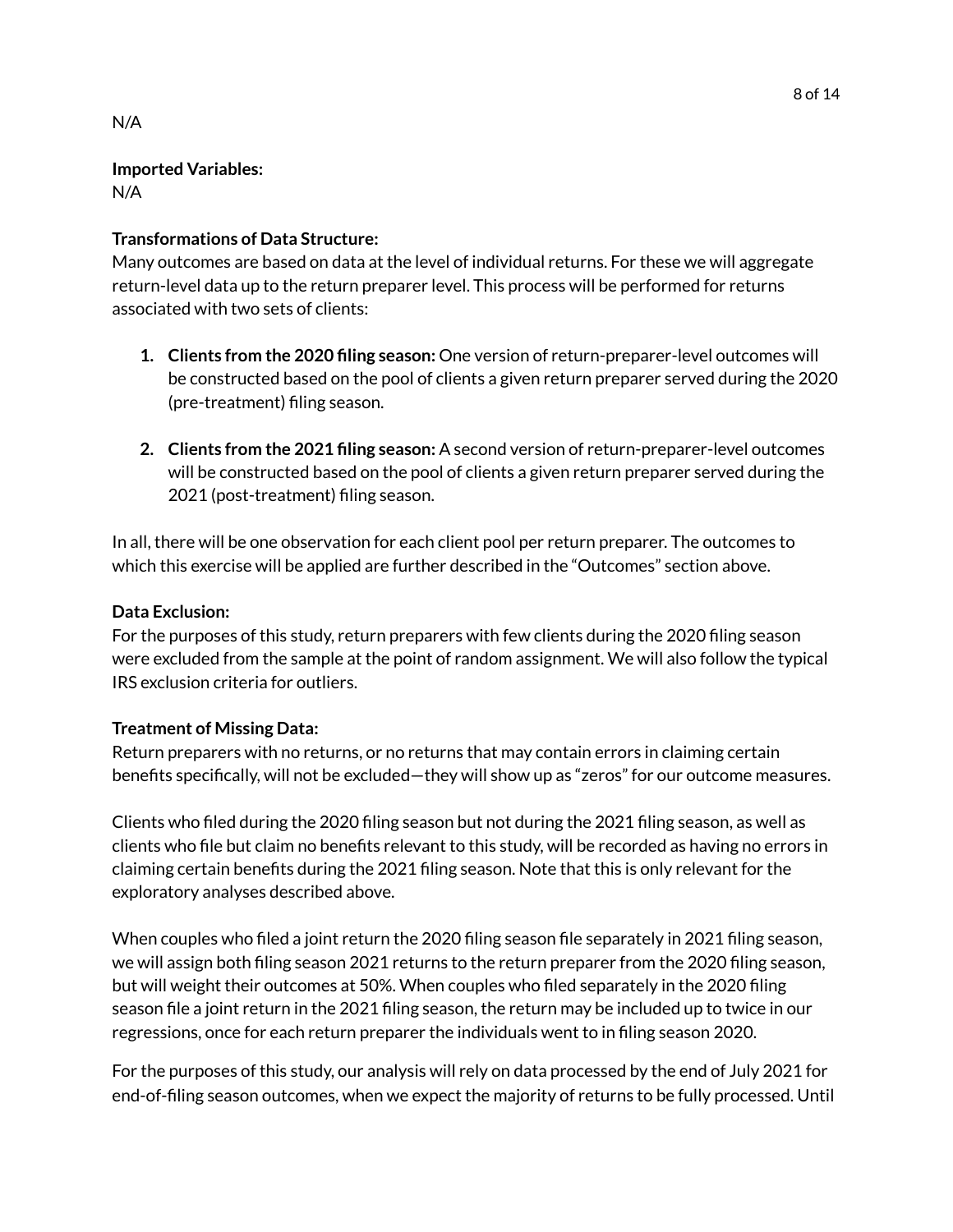then, there may be individuals who have filed their returns, but their return has yet to be processed fully. In this case, outcomes data will be missing for these returns until they are fully processed.

# *Descriptive Statistics, Tables, & Graphs*

The core figure that we will include in the OES abstract will be two bar graphs (using the OES template):

**PSO Return Preparers Figure**: Includes the PSO return preparers and plots the first primary outcome:

- 1. No-contact control proportion of returns that may contain errors in claiming certain benefits;
- 2. TAU Letter 5025 proportion of returns that may contain errors in claiming certain benefits; and
- 3. BI Letter 5025 proportion of returns that may contain errors in claiming certain benefits.

**All Return Preparers Figure**: Includes both the PSO and PS-PFS return preparers and plot the second primary outcome:

- 1. No-contact control *capped* proportion of returns that may contain errors in claiming certain benefits;
- 4. TAU Letter 5025 *capped* proportion of returns that may contain errors in claiming certain benefits; and
- 5. BI Letter 5025 *capped* proportion of returns that may contain errors in claiming certain benefits.

Standard errors will be based on a fully-specified regression, consistent with OES figure norms.

## *Statistical Models & Hypothesis Tests*

This section describes the statistical models and hypothesis tests that will make up the analysis — including any follow-ups on effects in the main statistical model and any exploratory analyses that can be anticipated prior to analysis.

## **Statistical Models:**

We rely on two key regression specifications:

## Specification 1

$$
Y_{ib} = \beta_0 + \beta_1 B I_{ib} + \beta_2 T A U_{ib} + \beta_3 Y_{t-1, ib} + \delta Z'_{ib} + \varepsilon_{ib}
$$

where  $i$  indexes return preparers in block  $b$  and: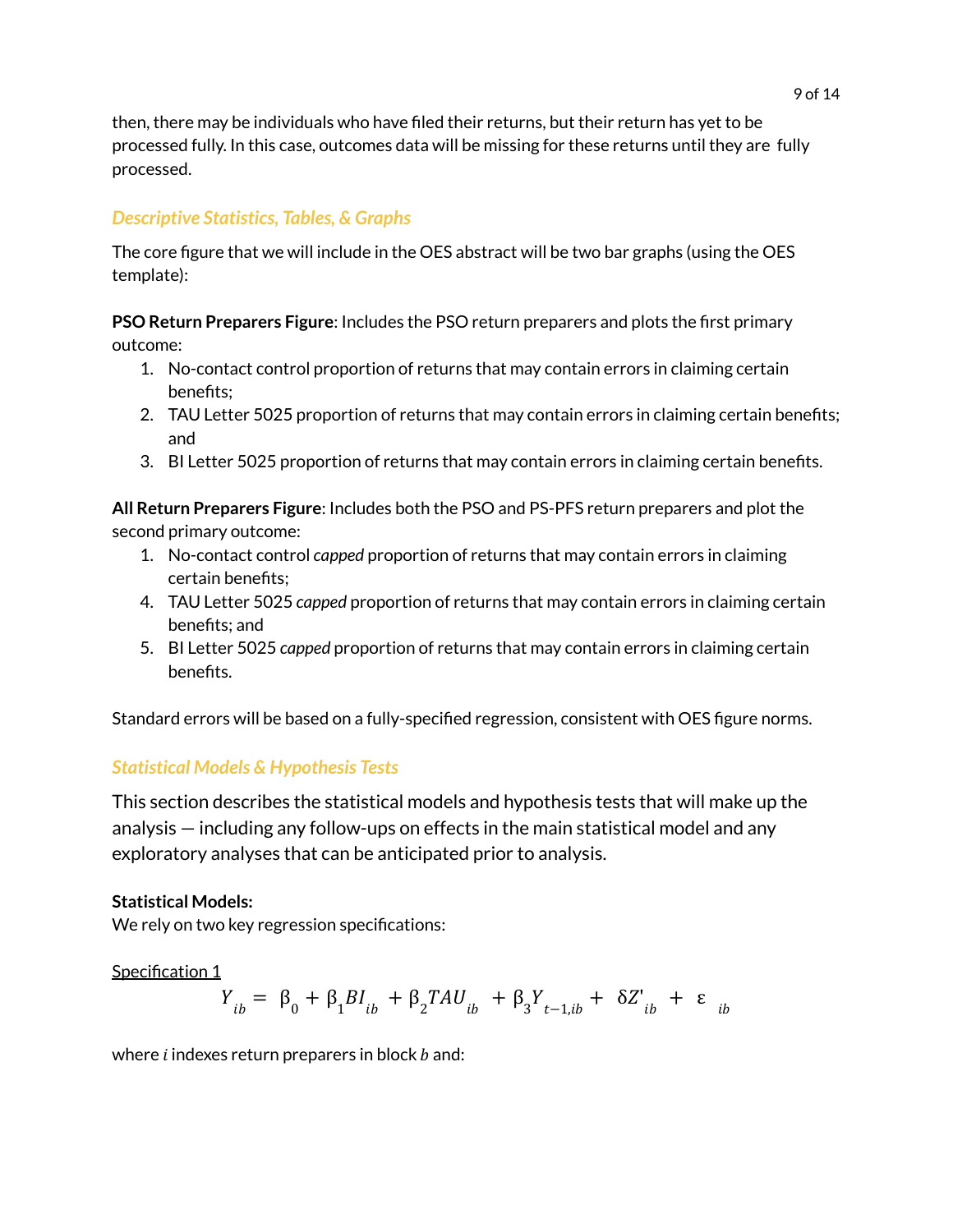- $\bullet$   $\quad$   $\,Y_{ib}$  is our primary or secondary outcome of interest, as defined above (for instance, proportion of tax returns that may contain errors in claiming certain benefits);
- $\bullet$   $\;\; BI_{ib}^{\phantom i}$  is one if the return preparer in question was sent the BI Letter 5025 and zero if the return preparer was sent the TAU Letter 5025 or was not sent a letter;
- $\bullet$   $\;\;TAU_{ib}^{\phantom i}$  is one if the return preparer in question was sent the TAU Letter 5025 and zero if the return preparer was sent the BI Letter 5025 or was not sent a letter;
- $\bullet$   $Y_{t-1, ib}$  is the lagged outcome measure from filing season 2020;
- $\bullet$   $\mathcal{Z'}_{ib}$  is a vector of categorical variables used to generate random assignment block; and
- $\bullet$   $\varepsilon$   $_{ib}$  is an error term.

## Specification 2

 $Y_{ib} = \alpha_0 + \alpha_1 T_{ib}$ ib  $+\alpha$ <sub>2</sub>Y<sub>2</sub>  $t-1, ib$  $+ \gamma Z^{\prime}_{ib} + \varepsilon_{ib}$ 

where  $i$  indexes return preparers in block  $b$  and:

- $\bullet$   $\quad$   $\,Y_{ib}$  is our primary or secondary outcome of interest, as defined above (for instance, proportion of tax returns that may contain errors in claiming certain benefits);
- $\bullet$   $\tau_{_{ib}}$  is an indicator for whether the return preparer in question was sent either the BI Letter 5025 or the TAU Letter 5025;
- $\bullet$   $\quad$   $\textit{Y}_{t-1,ib}$  is the lagged outcome measure from the 2020 filing season;
- $\bullet$   $\mathcal{Z'}_{ib}$  is the is the same vector of categorical variables described in Specification 1; and
- $\bullet$   $\varepsilon$   $_{ib}$  is an error term.

We will run both models using OLS with Lin-adjusted covariates, and we will use heteroskedastic robust standard errors (HC2). 6

Additionally, in some analysis using either specification, we will include a covariate for whether a return preparer may have received additional education and outreach during the filing season based on pre-random assignment characteristics, which is more precise than what was used when grouping similar return preparers into random assignment blocks. In these cases, we will also interact this covariate with pre-filing season treatment assignment indicators (i.e,  $T_{\phantom{b}ib'}^{}B I_{\phantom{b}ib}^{}$  ,and/or

 $TAU_{\overline{ib}}$ ). Cases where these additional covariates will be added include when the outcome of

interest is measured at the end of the filing season and the sample includes return preparers of who may or may not have received additional education and outreach based on their pre-random assignment characteristics.

 $6$  See Winston Lin. 2013. Agnostic Notes on Regression Adjustment to Experimental Data: Reexamining Freedman's Critique. *The Annals of Applied Statistics* 7(1): 295-318.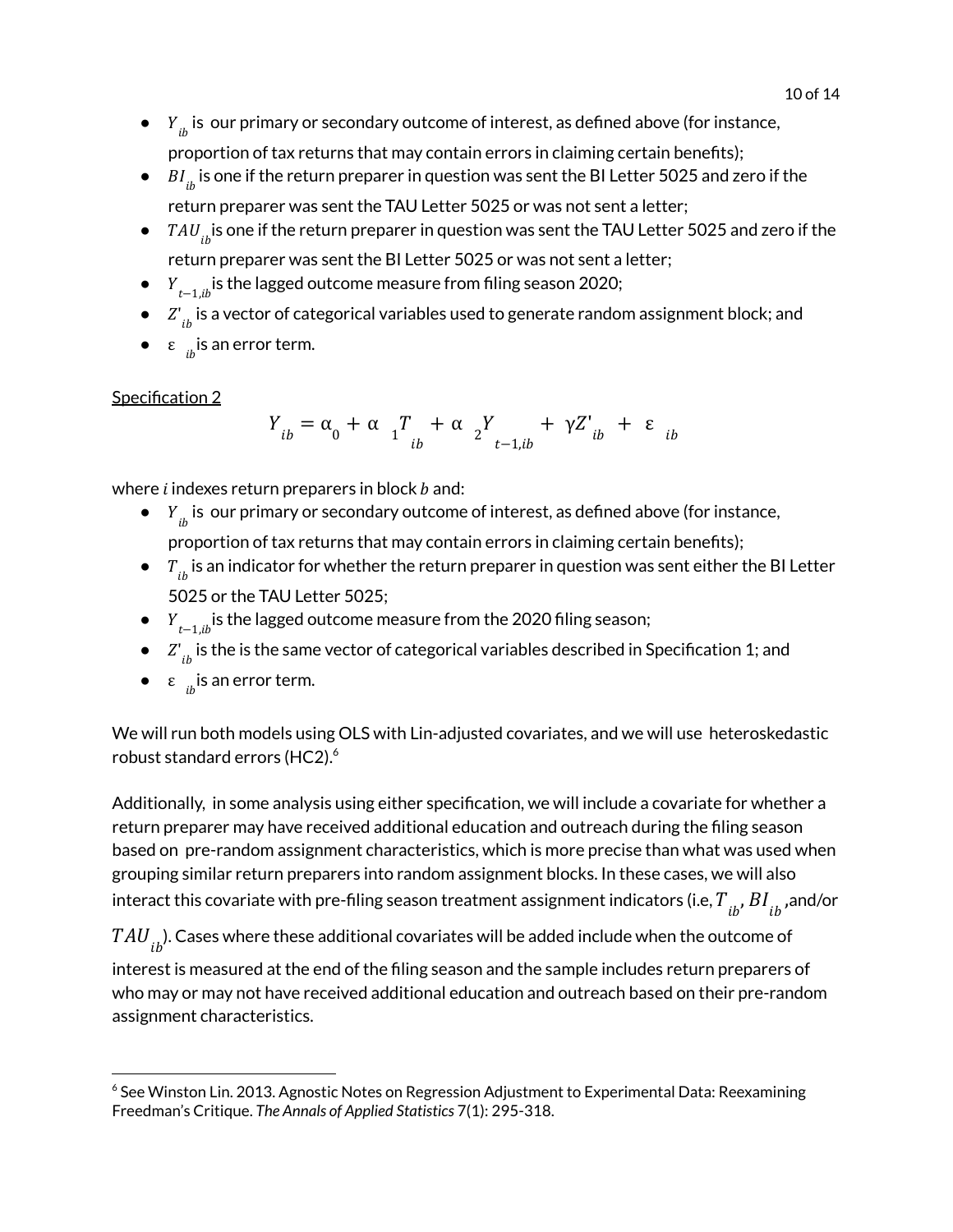The main tests of our hypothesis will be:

- (1) Whether the BI Letter 5025 performs significantly differently from the TAU Letter 5025 i.e., whether an F-test rejects the null that  $\boldsymbol{\beta}_1$ -  $\boldsymbol{\beta}_2$ = 0 in **Specification 1.**
- (2) Whether the pooled Letter 5025 treatment (BI and TAU) performs significantly differently from the no-letter control, i.e. whether  $\alpha_{1} \neq 0$  in **Specification 2.**

## **Follow-Up Analyses:**

If we find a treatment effect on our primary outcomes for either or both of our hypothesis tests, we will be interested in the mechanism that drove this effect. Possible scenarios include:

- a) The total number of benefits claimed on returns is the same across the return preparer assignment groups, but the return preparer group sent the BI Letter 5025 (or either letter) resulted in returns that may contain fewer errors in claiming certain benefits.
- b) The return preparer group sent the BI Letter 5025 (or either letter) filed returns that claimed fewer benefits, but conditional on filing a return that claimed these benefits the rate at which errors may occur is the same.
- c) The return preparer group sent the BI Letter 5025 (or either letter) were more likely to prepare fewer returns or stop working as a return preparer altogether.

As such, we plan to look at the following outcomes, which correspond to the secondary outcomes described above:

- a) The proportion of returns that may contain errors in claiming certain benefits per benefits claimed;
- b) Number of returns prepared claiming one or more benefit relevant to the study;
- c) The number of return preparers still working during filing season 2021; and
- d) Number of returns prepared.

If we do not observe effects on our primary outcomes, we will look at these secondary outcomes to verify that there is also no treatment effect on any of these measures, and investigate potential reasons for treatment (in)effectiveness.

## **Inference Criteria, Including Any Adjustments for Multiple Comparisons:**

We will use a cutoff of  $p = 0.05$  to determine statistical significance (with stars according to  $+p=0.10$ ,  ${}^{\ast}p=0.05$ , and  ${}^{\ast}p=0.01$ ). All t-tests will be two-tailed.

We will apply multiple hypothesis corrections within our families of three OES-reported primary outcomes, across all relevant tests of interest (see table below). Because some of the outcomes within a family may be highly correlated, we will compute corrected p-values by running simulations to control the family-wise error rate, in line with point #7 in Alex Coppock's guide.<sup>7</sup>

<sup>&</sup>lt;sup>7</sup> <https://egap.org/resource/10-things-to-know-about-multiple-comparisons/>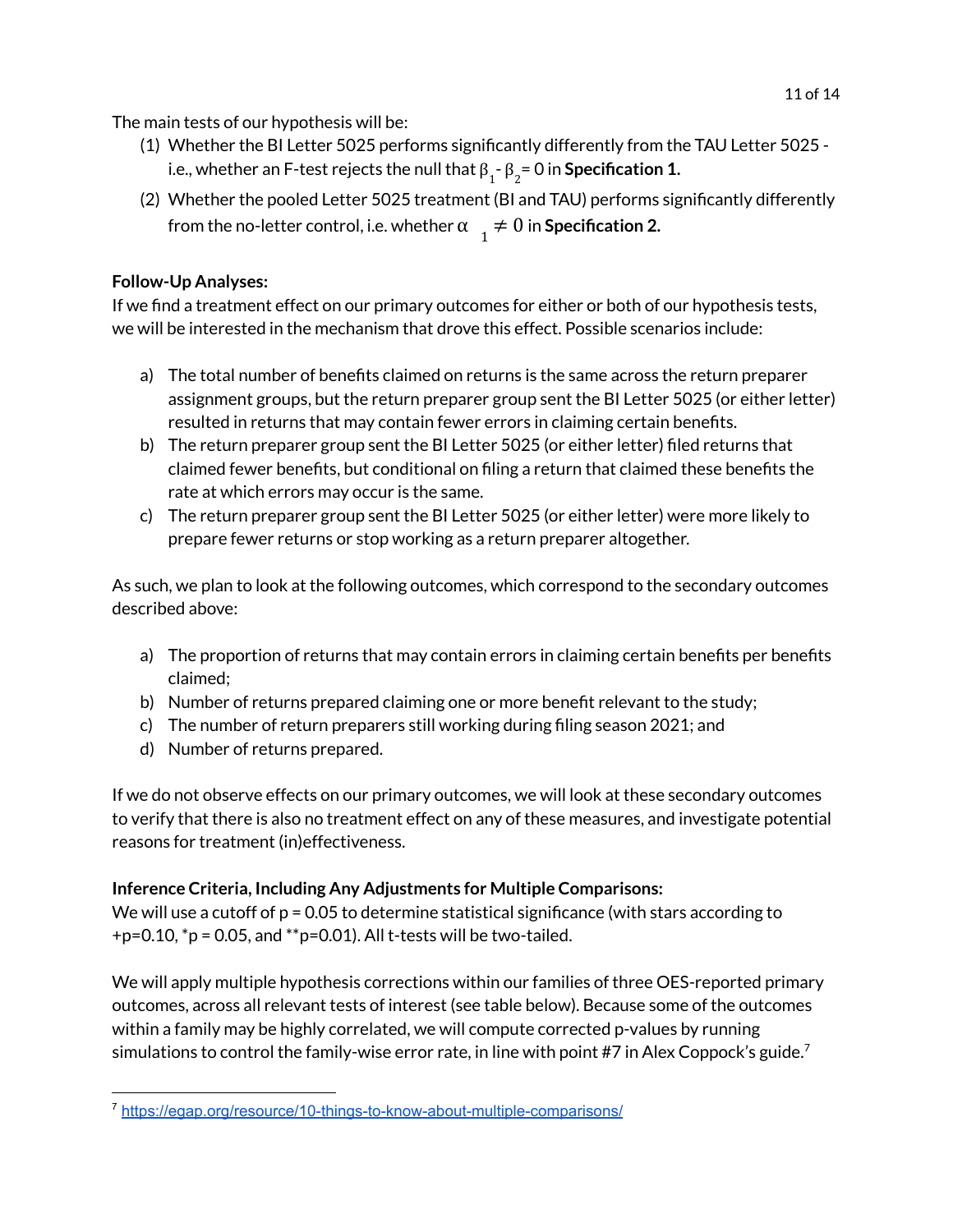## **Summary of Tests:**

| <b>Outcome</b> (Subject Pool)                                                                                                                                      | Test $(H_0)$                      | Family         |  |  |
|--------------------------------------------------------------------------------------------------------------------------------------------------------------------|-----------------------------------|----------------|--|--|
| What is the effect of sending any Letter 5025 on the behavior of preparers?                                                                                        |                                   |                |  |  |
| Proportion of returns that may contain errors when<br>claiming certain benefits<br>(PSO return preparers only)                                                     | $\alpha = 0$<br>1                 | $\mathbf{1}$   |  |  |
| Sum of erroneous dollars claiming certain benefits<br>(PSO return preparers only)                                                                                  | $\alpha = 0$<br>$\mathbf{1}$      | $\mathbf{1}$   |  |  |
| Refund amount (PSO return preparers only)                                                                                                                          | $= 0$<br>$\alpha$<br>$\mathbf{1}$ | $\mathbf{1}$   |  |  |
| Proportion of returns with that may contain errors when<br>claiming certain benefits<br>(PS-PFS return preparers only)                                             | $\alpha = 0$<br>$\mathbf{1}$      | $\overline{2}$ |  |  |
| Sum of erroneous dollars claiming certain benefits<br>(PS-PFS return preparers only)                                                                               | $\alpha = 0$<br>1                 | $\overline{2}$ |  |  |
| Refund amount (PS-PFS return preparers only)                                                                                                                       | $\alpha = 0$<br>1                 | $\overline{2}$ |  |  |
| Capped proportion of returns that may contain errors<br>when claiming certain benefits<br>(PSO and PS-PFS return preparers)                                        | $\alpha_{1} = 0$                  | 3              |  |  |
| Is the effect of sending the BI Letter 5025 different from the effect of sending the TAU Letter<br>5025 on the behavior of return preparers who are sent a letter? |                                   |                |  |  |
| Proportion of returns that may contain errors when<br>claiming certain benefits<br>(PSO return preparers only)                                                     | $\beta_1 - \beta_2 = 0$           | 4              |  |  |
| Sum of erroneous dollars claiming certain benefits<br>(PSO return preparers only)                                                                                  | $\beta_1 - \beta_2 = 0$           | 4              |  |  |
| Refund amount (PSO return preparers only)                                                                                                                          | $\beta_1 - \beta_2 = 0$           | 4              |  |  |
| Proportion of returns that may contain errors when<br>claiming certain benefits<br>(PS-PFS return preparers only)                                                  | $\beta_1 - \beta_2 = 0$           | 5              |  |  |
| Sum of erroneous dollars claiming certain benefits<br>(PS-PFS return preparers only)                                                                               | $\beta_1 - \beta_2 = 0$           | 5              |  |  |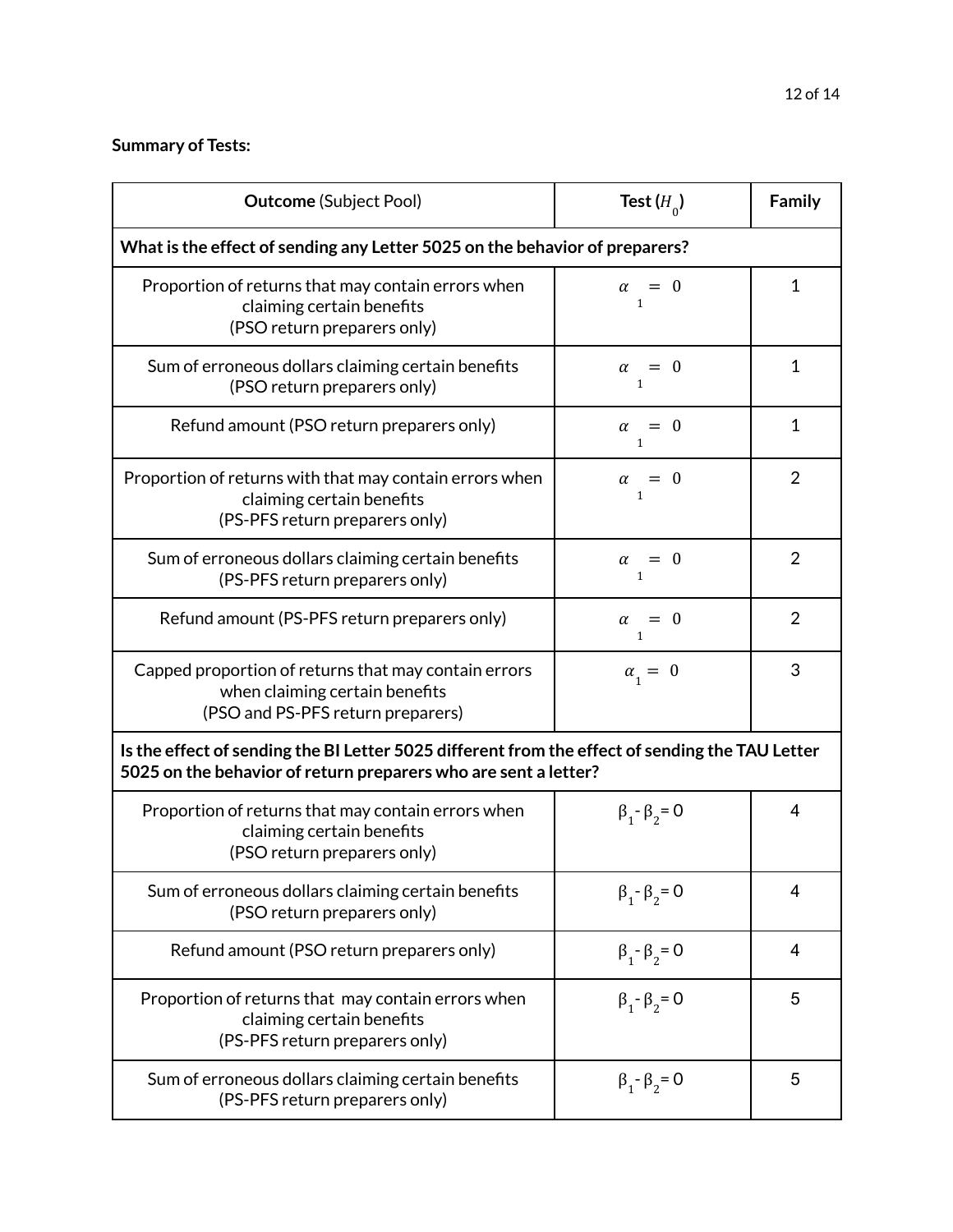| Refund amount (PS-PFS return preparers only)                                                                           | $\beta_{1} - \beta_{2} = 0$ | 5 |
|------------------------------------------------------------------------------------------------------------------------|-----------------------------|---|
| Capped proportion of returns may contain errors when<br>claiming certain benefits<br>(PSO and PS-PFS return preparers) | $\beta_{1} - \beta_{2} = 0$ | 6 |

### **Limitations:**

This project was conducted during the COVID-19 pandemic, which may suggest some limitations:

Generalizability - The following include reasons why we may expect effects during this filing year to be unique:

- If a taxpayer earned less in 2020 compared to 2019, they have the option to choose which year to rely on when calculating EITC or ACTC credits.<sup>89</sup>
- The Economic Impact Payment can be claimed as a tax credit if it was not received during the year.
- Fewer VITA sites are operating during the 2020 filing season, such that it may be more difficult to substitute away from a return preparer.
- $\bullet$  Up to \$10,200 in unemployment insurance benefits are exempt from taxes. This and other large changes to income for many individuals in the past year may change the types of people who are eligible for tax benefits this year, as well as change the client base of the return preparers.
- The 2020 filing season started and ended later than usual (returns were not accepted until February 12, but can be submitted as late as May 17, 2021), potentially changing the number of clients that a return preparer sees during the filing season.

Identifying filing errors - It may be more difficult to identify which returns were filed improperly given pandemic-specific filing requirements.

## **Exploratory Analysis:**

We will consider whether each type of Letter 5025 (BI and TAU) performs significantly differently from the no-letter control group as an alternative hypothesis test.

We will also conduct the same tests for PS-PFS return preparers that we conduct for PSO return preparers in the secondary tests described above.

Additional outcomes which we might include in an exploratory analysis are as follows. Further details on how each outcome is defined are included in the Outcomes section above.

Importantly, in the exploratory analysis we consider not only returns submitted by a return preparer from filing season 2021, but also returns from filing season 2021 mapped onto clients

<sup>8</sup> <https://www.eitcoutreach.org/blog/new-lookback-rule-may-help-you-qualify-for-a-larger-tax-refund/>.

 $9$  This could have led to returns also getting stopped in the IRS' Error Resolution System.